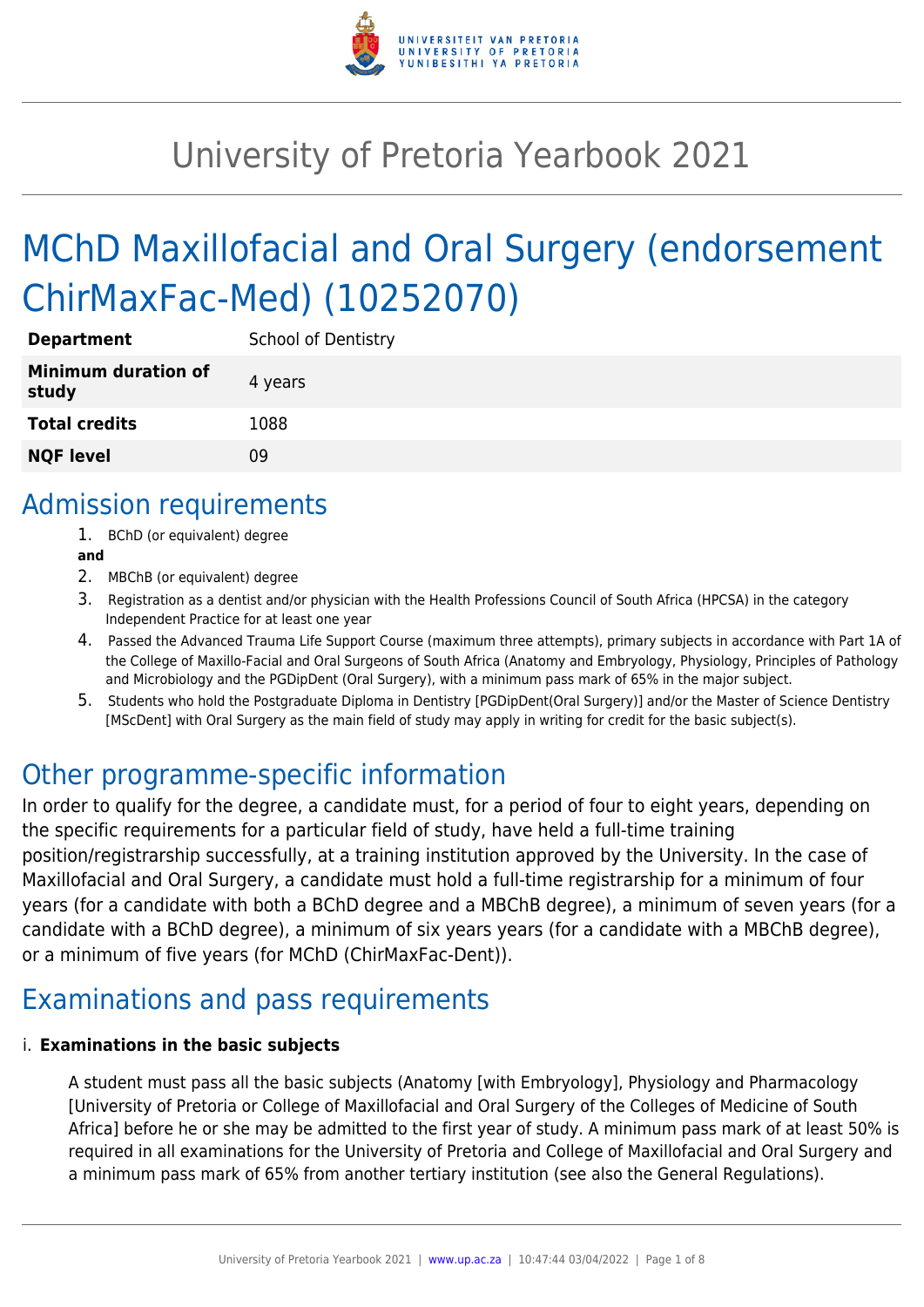

#### ii. **Examinations in the subsidiary (intermediary) subjects**

(The minimum pass mark is 50%.)

- a. For the endorsement Maxillofacial Surgery-Medicus, a student has to pass in Principles of surgery in the year of study as indicated, before he or she may continue with the programme.
- b. A student has to pass in Applied oral pathology at least two and a half years prior to the examination in his or her major subject.

These subsidiary subjects may be passed at the University of Pretoria or the College of Maxillofacial and Oral Surgery of the Colleges of Medicine of South Africa.

iii. If a student fails any of the subsidiary subjects Principles of surgery or Applied oral pathology, the relevant head of department may recommend that he or she be admitted to a second examination.

#### iv. **Examination and evaluation in the major subject**

- a. If a student fails his or her major subject, the student has to reapply for admission to the final examination of the College of Maxillofacial and Oral Surgery of the Colleges of Medicine of South Africa.
- b. In the light of the fact that a postgraduate student may repeat an examination in any subject only once, a student who fails a second examination, will have to discontinue the programme.
- c. If a student has been admitted to a second examination in the major subject, the relevant head of department will determine whether he or she should vacate the registrarship at the end of the training period. The student has to vacate the registrarship immediately after the second examination has been completed.
- d. Subminimum: A student must obtain a subminimum of 60% in the clinical section (operation and short cases) of the examination, with a subminimum of 50% in all the other sections for the master's degree. He or she must also comply with the requirements regarding the number of operation procedures performed in each section, as required by the relevant head of department. A final mark of at least 50% is required in order to pass in a subject.
- e. In addition to the stipulations already mentioned, the student must submit and pass a mini-dissertation (endorsement Maxillofacial Surgery-Med) or a dissertation (endorsement Maxillofacial Surgery-Dent), on an approved topic related to the major subject and submit a manuscript as required (see also the General Regulations). A complete record of operations (as a logbook) must also be submitted.

(v) The master's degree can only be conferred after the National Professional Examination [FCMFOS(SA)] has been passed (as this master's degree and the Fellowship may be used as an interwoven final equivalence examination).

# Exemption

Exemption may be granted by the Dean, on the recommendation of the relevant head of department by virtue of comparable training and/or experience in terms of the requirements of School Regulations, with the proviso that exemption from the examination and evaluation in the major subject may not be granted.

**Please note**: The regulations of the Health Professions Council of South Africa, as published in the Government Gazette No. 4631 of 11 January 1991 – Notice No. R.40 (as amended), will be used as a criterion in determining the period of exemption.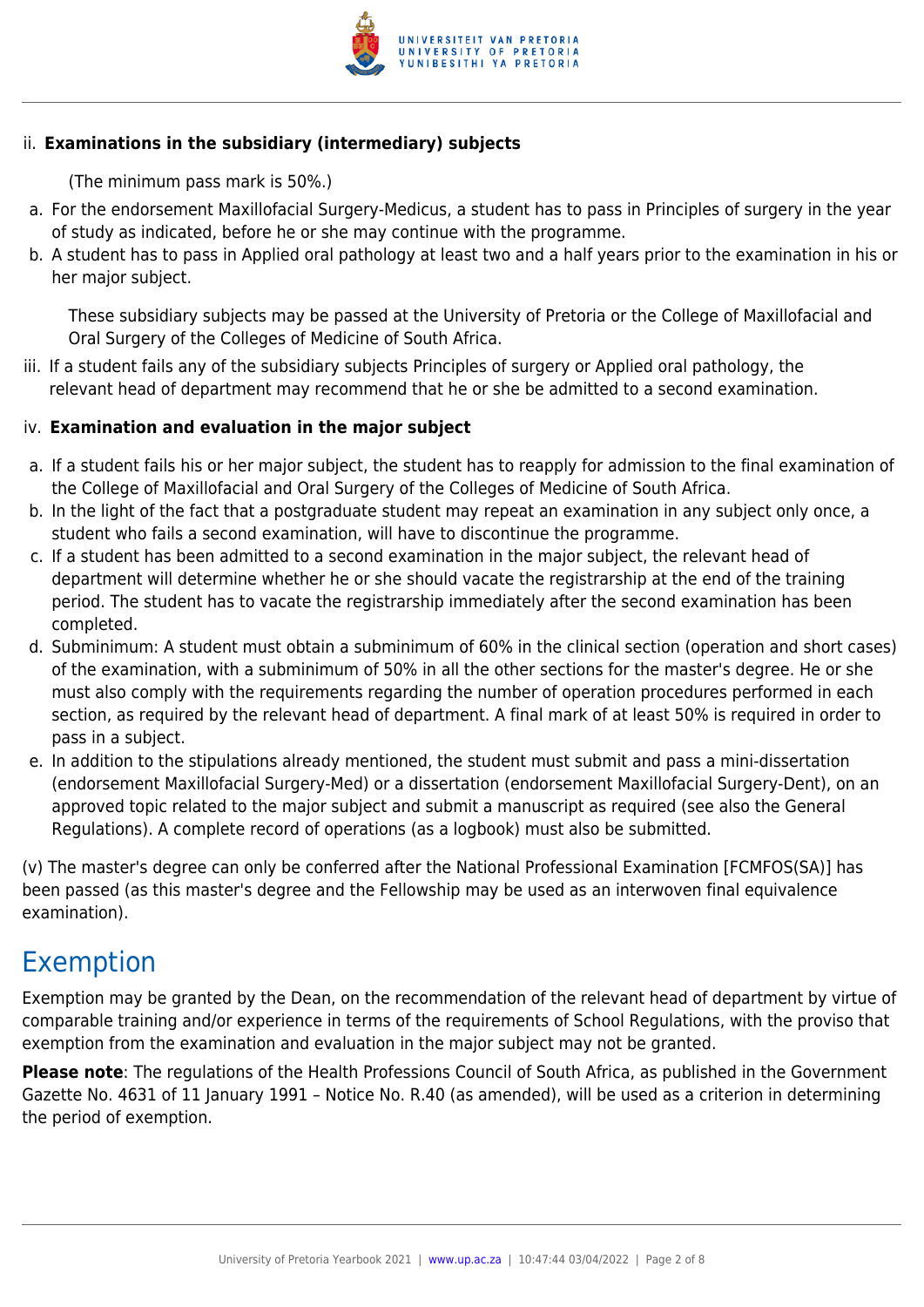

# Pass with distinction

A student who obtains a final mark of at least 75% (on the first attempt) in the major subject, qualifies to obtain the degree with distinction.

# General information

- 1. The content of the basic subjects, subsidiary subjects and attendance courses will be determined by the relevant head of department in consultation with the head of the department at Dentistry or Medicine.
- 2. General information concerning content and extent of the basic and subsidiary subjects is available at the relevant department.
- 3. Students have to ensure that certificates of satisfactory preparation are acquired in all the attendance courses.

#### **Maxillofacial and Oral Surgery**

#### **Major subject:**

Maxillofacial and oral surgery: Experience is acquired through practical and clinical training and supplemented by seminars, discussions, papers and research. Diagnosis, planning, surgical and secondary treatment of diseases, injuries and defects of the human mouth, jaws, face and related structures.

#### **Subsidiary (intermediary) subject:**

Principles of surgery: Instruction mainly by the departments of Surgery (and its divisions), Neurosurgery, Otorhinolaryngology, Ophthalmology and Family Medicine. This training takes place over nine months. Instruction in the subsidiary subject:

Principles of surgery:

#### **Endorsement ChirMaxFac-Med BVC 806**

General Surgery (including Paediatric Surgery): 2 months Intensive Care: 2 months Neurosurgery: 2 months Ophthalmology: 1 month Otorhinolaryngology: 1 month Plastic Surgery: 1 month Applied Oral Pathology: 3 months

#### **Endorsement ChirMaxFac-Dent BVC 807**

Distress Unit (Family Medicine): 1 month General Surgery (including Paediatric Surgery): 1 month Intensive Care: 2 months Neurosurgery: 2 months Ophthalmology: 1 month Otorhinolaryngology: 1 month Plastic Surgery: 1 month Applied Oral Pathology: 3 months

#### **General information concerning the endorsements ChirMaxFac-Med and ChirMaxFac-Dent**

- 1. A candidate with a BChD or BDS degree should preferably enrol for the MChD(ChirMaxFac-Med) programme.
- 2. Permission is granted to a student for (ChirMaxFac-Med) to register simultaneously for the postgraduate and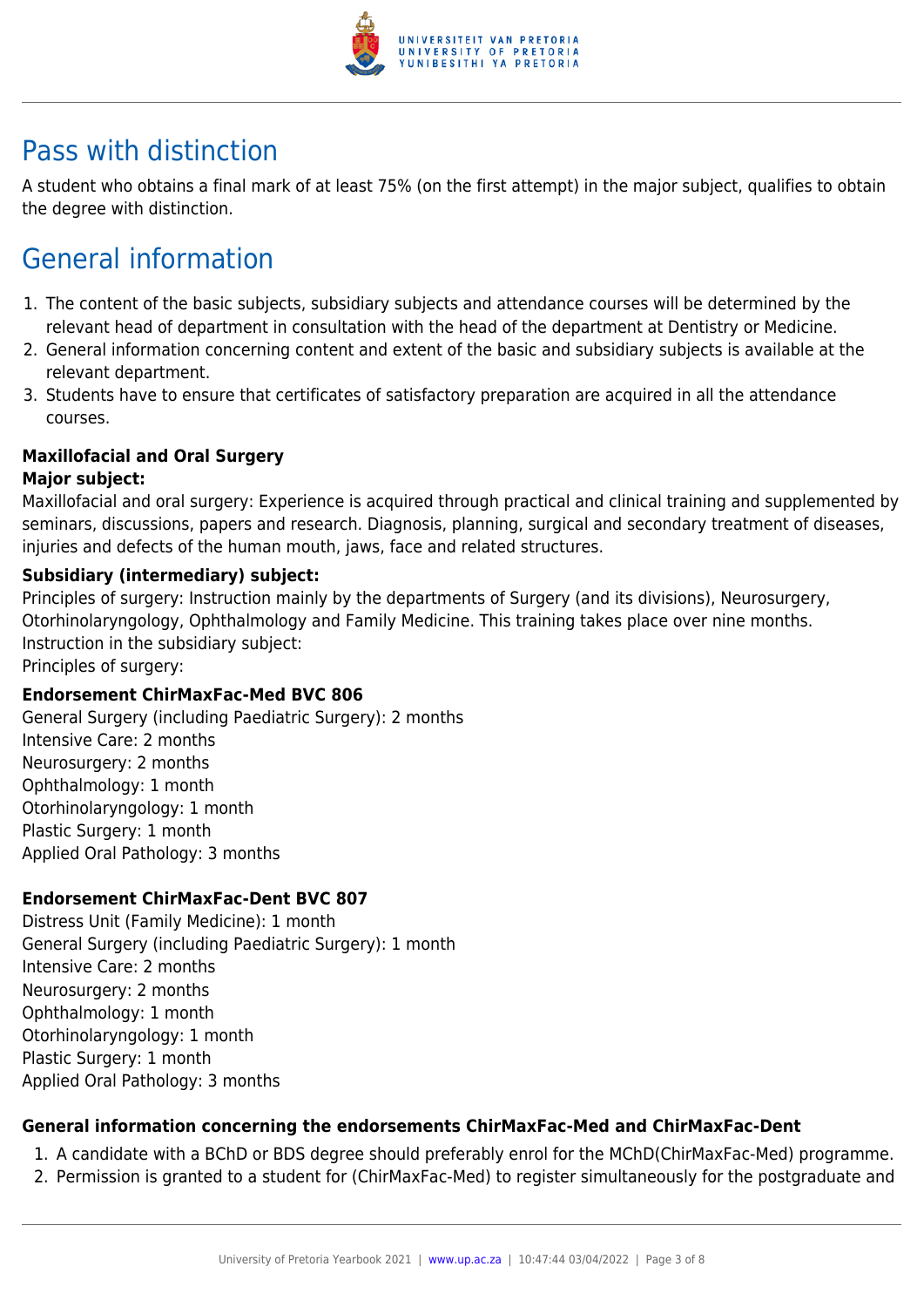

undergraduate programmes as applicable. At the end of the programme the student will have complied with all the requirements for the BChD, MBChB and MChD degrees.

- 3. The content of the basic and subsidiary (intermediary) subjects and attendance courses will be determined by the relevant head of department, in consultation with the Department of Maxillofacial and Oral Surgery.
- 4. Basic and subsidiary (intermediary) subjects: Acknowledgement of basic and/or subsidiary (intermediary) subjects may be granted if all the particular subjects have already been passed at an approved institution such as the Colleges of South Africa (College of Maxillofacial and Oral Surgery) as recommended by the relevant head of department.
- 5. Pharmacology as a basic subject has to be passed as a prerequisite before the first year of study, should all other basic subjects be acknowledged by an approved institution.
- 6. Instruction in the major subject extends over a minimum period of three years, of which the first year mainly concentrates on minor oral surgery.
- 7. A student for the endorsement ChirMaxFac-Med can only fulfil his or her clinical obligations in Principles of Surgery after he or she has complied with the requirements for the MBChB degree, as well as having completed the Certificate for Advanced Trauma Life Support (ATLS) (before commencing the registrarship).
- 8. The instruction in the last two years in the major subject takes place only after having successfully completed the subsidiary subjects.
- 9. The first year of registrarship is acknowledged as an additional year of experience for Medicine and Dentistry if the training in Maxillofacial and Oral Surgery is discontinued. However, a student who discontinues one of the subjects must resign from the registrarship immediately.
- 10. The basic subjects for Maxillofacial and Oral Surgery (endorsements ChirMaxFax-Med and ChirMaxFac-Dent) are identical.
- 11. The requirements for the major subject are: Submission of a mini-dissertation (endorsement ChirMaxFac-Med) and a dissertation (endorsement ChirMaxFac-Dent), a letter from an appropriate journal editor, acknowledging receipt of the draft manuscript, surgical portfolio (logbook) with minimum cases treated per surgical section, a prescribed summary of case reports, any publications, research abstracts, examination in a surgical procedure and examination in patient short cases conducted under examination conditions.
- 12. A student may only proceed with the final FC MFOS (SA) examination after fulfilling the requirements for the MChD(ChirMaxFac-Med or -Dent) as stipulated in 11. above.
- 13. The MChD(ChirMaxFac-Med or -Dent) may only be awarded after successfully passing the final examination for the FC MFOS (SA).
- 14. Costs or fees for any examination(s) and registration at the Colleges of Medicine of South Africa have to be met by the student.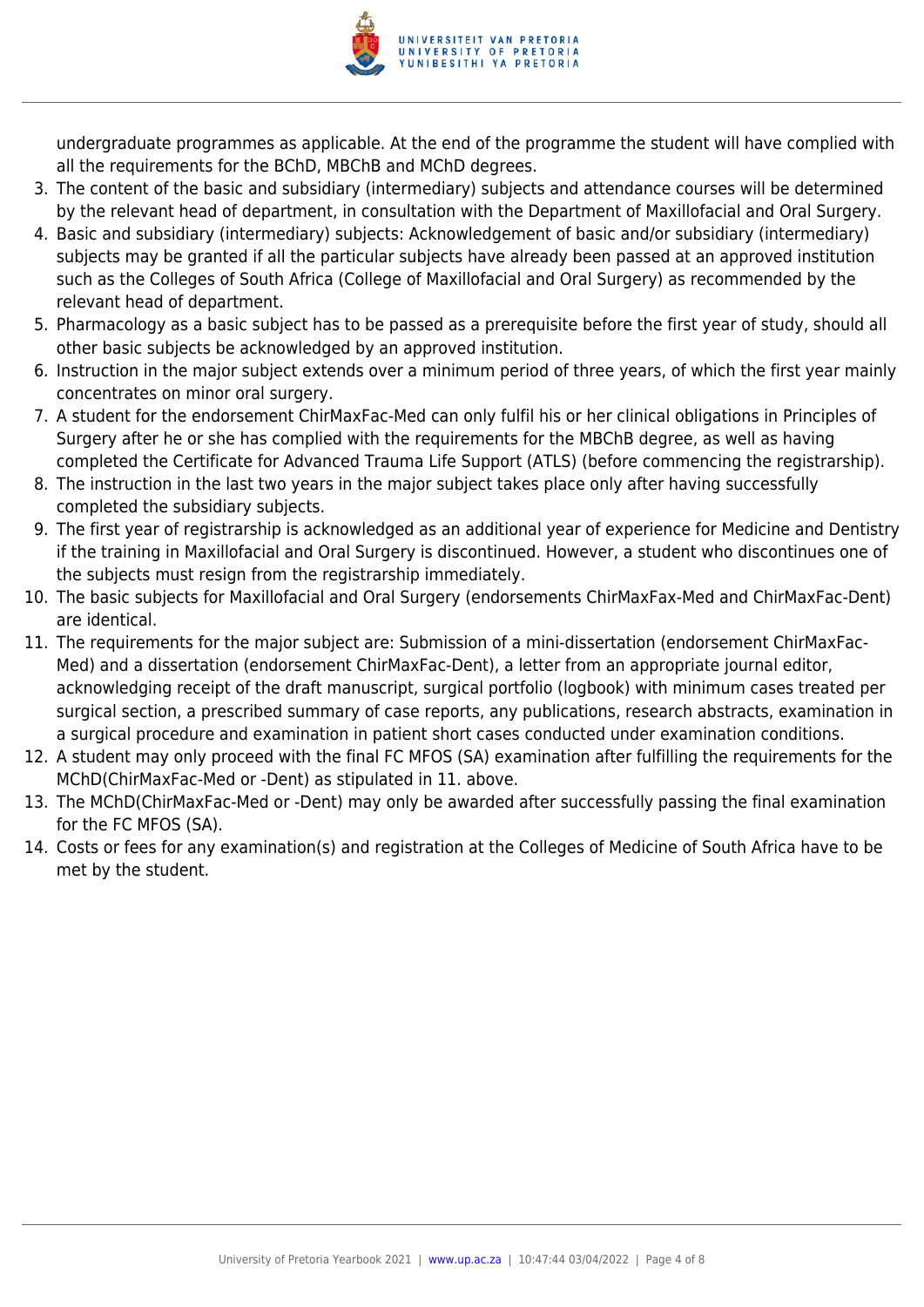

### Curriculum: Year 1

#### **Minimum credits: 908**

#### **Core modules**

[Anatomy 870](https://www.up.ac.za/yearbooks/2021/modules/view/ANA 870) (ANA 870) - Credits: 36.00 [General pathology 808](https://www.up.ac.za/yearbooks/2021/modules/view/APA 808) (APA 808) - Credits: 24.00 [Principles of surgery 806](https://www.up.ac.za/yearbooks/2021/modules/view/BVC 806) (BVC 806) - Credits: 52.00 [Ethics and human rights 800](https://www.up.ac.za/yearbooks/2021/modules/view/EHR 800) (EHR 800) - Credits: 0.00 [Pharmacology 806](https://www.up.ac.za/yearbooks/2021/modules/view/FAR 806) (FAR 806) - Credits: 36.00 [Physiology 806](https://www.up.ac.za/yearbooks/2021/modules/view/FSG 806) (FSG 806) - Credits: 36.00 [Maxillo-facial and oral surgery 802](https://www.up.ac.za/yearbooks/2021/modules/view/KGM 802) (KGM 802) - Credits: 700.00 [Oral Pathology 805](https://www.up.ac.za/yearbooks/2021/modules/view/MPG 805) (MPG 805) - Credits: 24.00 [Applied research methodology 802](https://www.up.ac.za/yearbooks/2021/modules/view/TNM 802) (TNM 802) - Credits: 0.00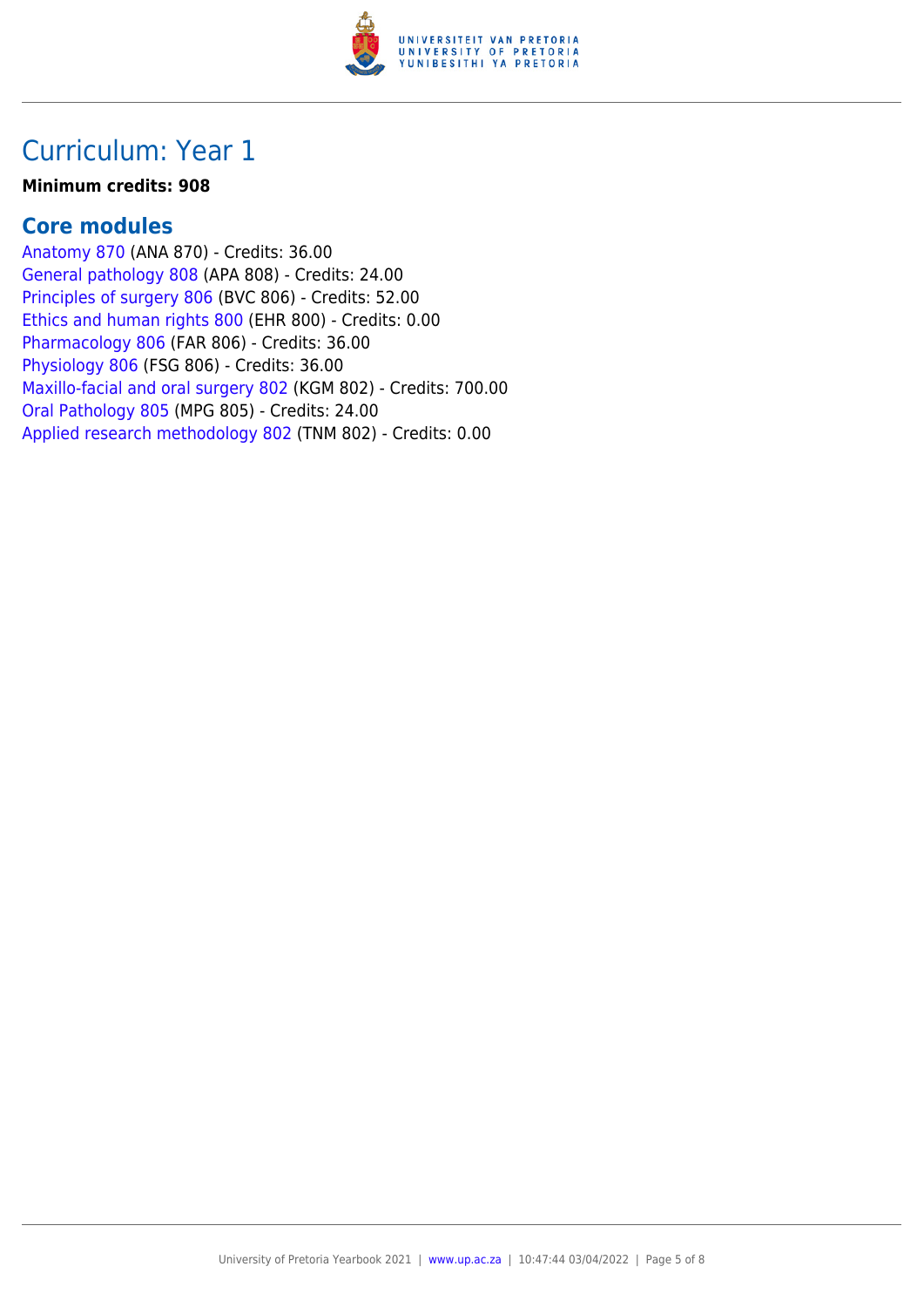

# Curriculum: Year 2

#### **Minimum credits: 752**

#### **Core modules**

[Principles of surgery 806](https://www.up.ac.za/yearbooks/2021/modules/view/BVC 806) (BVC 806) - Credits: 52.00 [Ethics and human rights 800](https://www.up.ac.za/yearbooks/2021/modules/view/EHR 800) (EHR 800) - Credits: 0.00 [Maxillo-facial and oral surgery 802](https://www.up.ac.za/yearbooks/2021/modules/view/KGM 802) (KGM 802) - Credits: 700.00 [Applied research methodology 802](https://www.up.ac.za/yearbooks/2021/modules/view/TNM 802) (TNM 802) - Credits: 0.00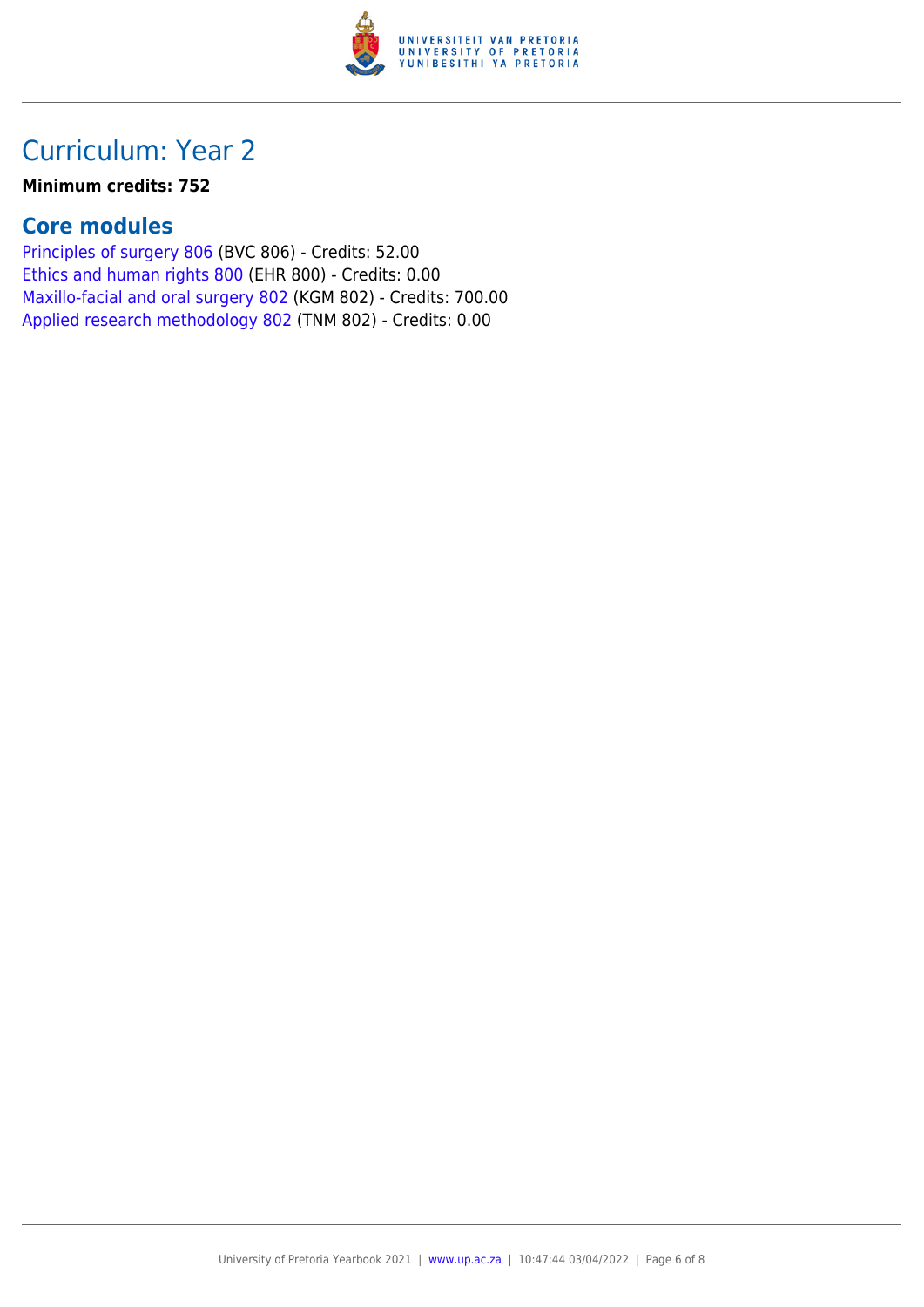

# Curriculum: Year 3

#### **Minimum credits: 880**

#### **Core modules**

[Ethics and human rights 800](https://www.up.ac.za/yearbooks/2021/modules/view/EHR 800) (EHR 800) - Credits: 0.00 [Maxillo-facial and oral surgery 802](https://www.up.ac.za/yearbooks/2021/modules/view/KGM 802) (KGM 802) - Credits: 700.00 [Dissertation: Maxillofacial and Oral surgery 893](https://www.up.ac.za/yearbooks/2021/modules/view/KGM 893) (KGM 893) - Credits: 180.00 [Applied research methodology 802](https://www.up.ac.za/yearbooks/2021/modules/view/TNM 802) (TNM 802) - Credits: 0.00